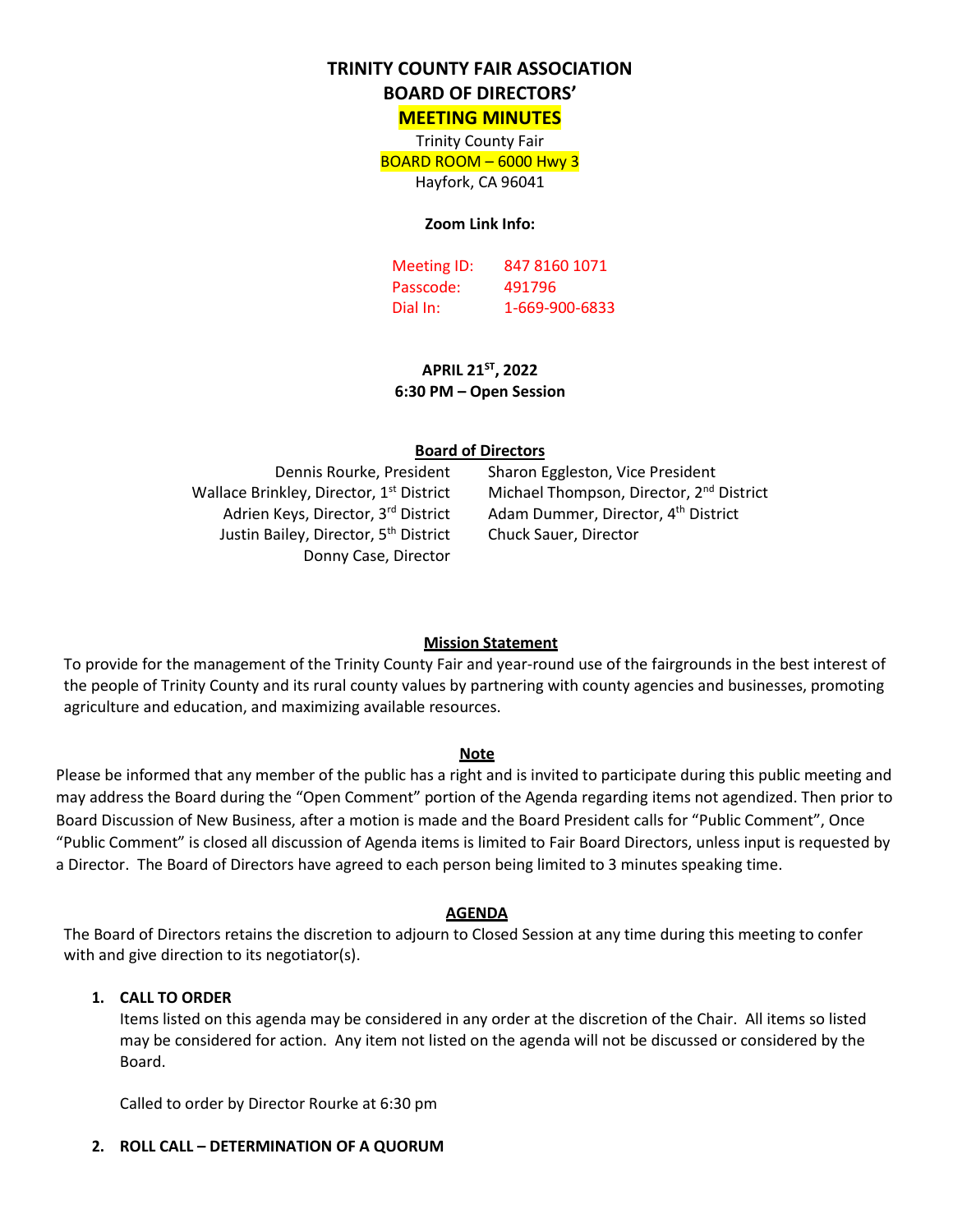- a. Directors present in person: Thompson, Rourke Keys, Eggleston, and Case. Director Dummer was present via Zoom. Director Bailey resigns affective immediately due to personal reasons.
	- 1.Adrien moves to excuse the absences of Directors Sauer and Brinkley; Director Eggleston seconds the motion; Motion carries unanimously.

### **3. INTRODUCTION OF GUESTS / STAFF**

a. Present in person: Krista Hymas, Laurel Dummer, Ben Ehler & Wife, Teresa Miller, Tina Felch, Wendy Smith, Jenni Brookins. Present via zoom Supervisor Liam Gogan.

# **4. COMMENTS FROM ASSOCIATION MEMBERS AND/OR PUBLIC**

## **5. CONSENT AGENDA & MINUTES**

a Director Thompson moves to approve APRIL 21 $^{ST}$ , 2022 Agenda and the MARCH 17<sup>TH</sup>, 2022 Meeting Minutes; Director Dummer seconds the motion; Motion carries unanimously.

# **6. APPROVE MARCH 2022 FINANCIAL REPORTS**

- a. Director Case moves to approve the March 2022 Financial Report; Director Thompson seconds the motion; Motion carries unanimously.
	- 1.Discussion: CEO Bayley Less income in the P & L, we haven't reviewed some of our payments. We need to submit our Minutes on the approval from Directors to receive payment. We will be getting reimbursed for 2/3 of the Dining Hall renovations. There is also a check for Steve Bayley for \$3,000 for Calcutta payouts, A lot of the tickets were bought in checks, and we didn't have cash on hand for all the payouts.
	- 2.Director Rourke- I would like to know that everyone read the financials. This was definitely the month to have read them thoroughly.
	- 3.Director Case I honestly don't understand a lot of them and would like maybe some help to better read and comprehend the financials.
	- 4.CEO Bayley We can do a Board Training on Financials.

# **7. INFORMATIONAL – VACATION/SICK LEAVE BALANCES**

# **8. CEO'S REPORT**

- a. 2022  $1<sup>st</sup>$  Quarter Employee of the Quarter Ben Ehler!
- b. At Calcutta last month Wallace fell out the back door, he has brought to my attention that there is little to no lighting around the Dining Hall and also out the front door of the Fair Office. We will be looking into getting maybe some motion lights.
- c. I was voted onto the Board of the California Fairs Alliance representing our Cascade Area Fairs. CFA was instrumental in campaigning for Fairs to receive the \$285,000 from the State last year. So, I'm hoping I can offer some assistance in advocating for our small Fairs in the Cascade region. I will include an update on what is happening regarding more Fair funding, along with AB1499 as I receive this information at the CFA Board Meetings. I attended my first Board Meeting earlier this month and learned that they are currently working on the AB1499 money and we will have a better idea of what that payment will be soon; CFA is also working with legislation on stopping the Bill that will ban Gun Shows at fairgrounds in Orange County, and soon all California Fairgrounds; CFSA who we have our insurance through had to raise their rates 15% this is their first increase in over 2 years; CARF which is Fantasy Sports Betting is working with a few select fairgrounds to develop a program that will provide revenue to fairs, especially with more and more race tracks closing; Early Fairs are seeing an increase in attendance with their local community being the majority of attendees and they contribute this to the cost of fuel and people not wanting to travel far from home; the Resiliency Fund that was over 140 million dollars, after allocating 60 million to communities there is 80 million left which will be used to fund Fairgrounds that are the primary OES location for their City or County, those that hold the purse strings are wanting to fund 1 – 2 fairgrounds and make them the 'Centers of Excellence' that would be the flagship for other fairgrounds to follow, where most on CFA Board would like to see them spread the money out more and start upgrading multiple fairgrounds, again those that are the primary OEC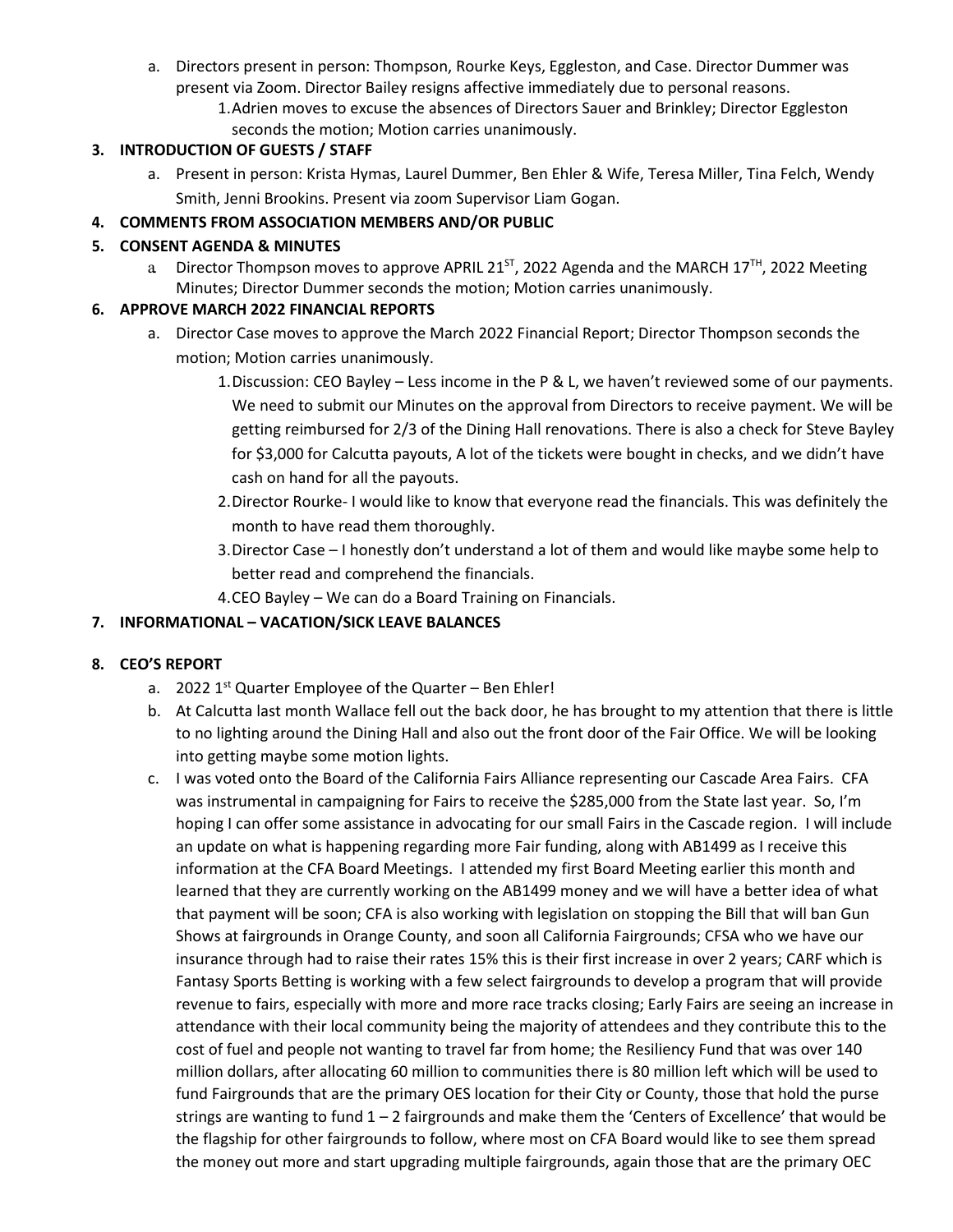facility in their community. Meetings are the  $1<sup>st</sup>$  Thursday of each month, and I will update at each Board meeting.

- d. Pre-Fair Safety Inspection walk-thru was done this month, I have included a copy for Directors to review. Jim or I can answer any questions any time or at the next Board meeting. I copied only what pertained to our fairgrounds, the other 40+ pages of discrepancies were Tehama. We will have a follow-up inspection prior to Fair.
- e. I received a bid from Steve Felch to do the repairs to the asphalt in our parking lot, it ended up being over 4000 sq ft of repairs, due to the continued deuteriations of the areas damaged by Fire Camp in 2020 and 2021. The bid came in at \$32,000 which is around \$8 per sq foot, almost double what it was a year ago, the cost has increased due to the cost of fuel products.
- f. Dining Hall Kitchen update I have given you copies of our project package that was sent to Kristie Anderson; she will schedule a walk-thru within the next few weeks to bring our kitchen back to commercial status. We will be reimbursed for 2/3 of this cost from Hayfork Rotary, hopefully we will see that in May.
- g. I am putting together a spreadsheet for the invoices for the Quilter's Building and will be submitting 1/3 of the costs to insurance for reimbursement. So we will see some of this money reflected back in our budget.
- h. Fundraisers, Bingo in March netted over \$1000, and Easter Bazaar looks like we may break even or if there's a loss it will be less than \$100. We changed our May plans for Mother's Day Dinner; I will be in Dixon. We are planning a Special Mother's Day Bingo on May 4<sup>th</sup> in the morning while kids are at school, since this has become a very popular fundraiser. Also looking at changing the Father's Day Brunch to a Special Enduro Race honoring Dad's with some special Dad prizes. Calcutta grossed over \$30,000 – we paid out \$18,000 in Calcutta Prize Money, the \$5,000 for the Winning Tickets, Paid for Drinks, Dinner, Wages and supplies, leaving around \$6,000 to split with Hayfork Boosters. We learned a lot after not having this event for 2 years, we may do the next Calcutta (possibly in the Fall) as just a Fair Fundraiser as most of the work fell on our staff. Also, I found out that the Sponsoring Organization takes 25% of the Calcutta, we only took 15%, but the large Calcutta payout made the night a huge success. One final note, we will have our volunteer bartenders tipped trained, control on the alcohol wasn't as strict as it could have been, but we were able to provide rides for everyone that night and it all ended well.
- i. Bigfoot BBQ update We haven't received any reservations for the VintageFest Trailer Rally, due to the cost of fuel we are canceling this year's event and will promote it for a year and hopefully we will be in a better position to have this event next year.
- j. Bigfoot BBQ is still happening; we have the Hill Street Band playing Friday night and Saturday afternoon along with all the other events including our 2<sup>nd</sup> Annual Chili Cook-off Competition. We have also started an All-Inclusive Package, where you can save by buying the inclusive deal for \$35, which includes Gate Entry Friday and Saturday which is \$4, BBQ Dinner which is \$25, 2 Beverage Tickets good for 2 Beers or Sodas which is valued at \$6 and Entry into the Race & Fireworks Show which is \$10 for a total value of \$45, a savings of \$10. The 50/50 Drawing is \$1/ticket, we took in over \$400 on this last year. We put out the new updated flyers for everyone, without the VintageFest Trailer Rally. Also, I'm passing around a sign-up sheet for anyone who can volunteer to help with Bigfoot BBQ, if everyone helps out then it won't fall on just a few people.
- k. Fair Update
	- 1.Premium Book are here, there were a few changes missed which I have included in your books, along with giving these to all the Jr. Livestock Club Advisors so the Exhibitors receive the correct information. This should not have been missed by me, as I was part of the decision process in making these changes. The website has the corrected Premium Book, and I will continue to update it as we finalize the entertainment and special events.
	- 2.Finalized the contract with the Fryed Brothers to open for Ben & Noel Haggard on Friday night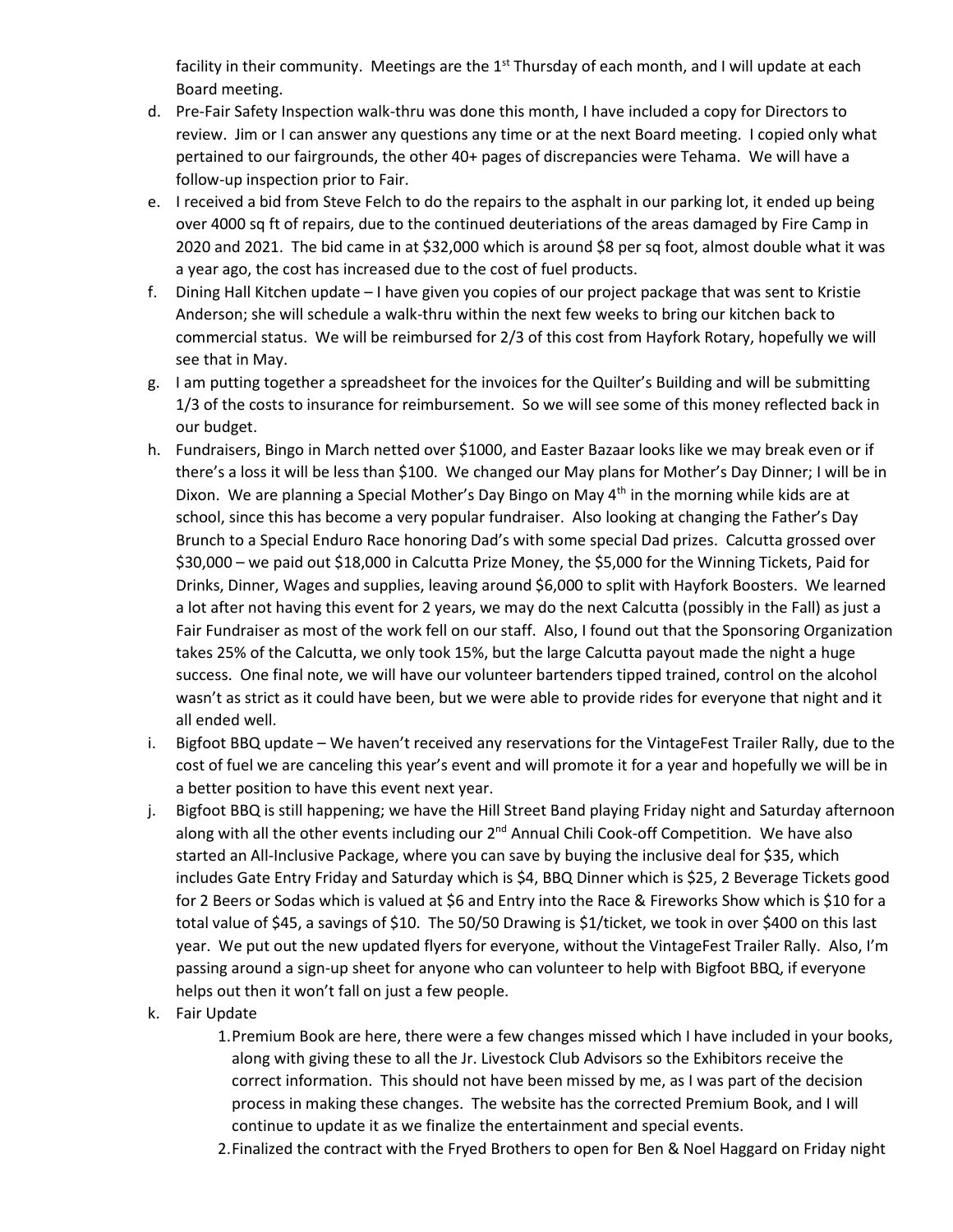- 3. Changed the 2<sup>nd</sup> Cornhole Tournament to Friday afternoon when Jr. Livestock Families are available to play
- 4.Going to move the Logging Show from Thursday night back to Sunday afternoon, and book Karaoke on Thursday night in the Beer Garden, or by Homestead.
- 5.Sunday night after the logging show will probably be just an Enduro Race, but we will discuss that more under New Business.
- 6.Pre-Sale will begin Monday, June 13 and end Wednesday, July 13
- 7.CalFire is scheduled for Inmates to help with Fair set-up June 6-10 and 13-17, then for Jr. Livestock July 5-7.
- l. Purchased 5 Vendor Electrical Panels, which we can use for parts if we have any problems with our panels, they don't make parts for these any more so took advantage of Napa Fairgrounds going out of business; and also bought their portable staging and stairs, so we now have staging that we can use at the Homestead, Horse Arena, pretty much anywhere we want to have a small stage. Loren Kemper gave us portable lighting so we can light up the stage also.
- m. I am going to the Dixson May Fair and meet with West Coast Rodeo, who does their event and see what type show they put on. I would like to add an Adhoc Committee for Rodeos, to help finalize the details of the contract and put together the Fall Horticulture/Floriculture Exhibits and Judging Criteria.
- n. PSPS update as reported last month we paid \$16,500 for the start of the PSPS Grant process, last week we already received the reimbursement form and that has been submitted, so it looks like our funds will be tied up for less than a month.
- o. May meeting in Burnt Ranch

# **9. STANDING COMMITTEES**

- a. **EXECUTIVE COMMITTEE:** Dennis Rourke (Chairman), Sharon Eggleston, and Finance Committee Chair
- b. **FINANCE COMMITTEE:** Wallace Brinkley (Chairman), Sue Erenberger, Carrie Bayley
- c. **NOMINATIING COMMITTEE:** Chuck Sauer (Chairman), Adam Dummer
- d. **JR. LIVESTOCK COMMITTEE:** Krista Hymas (Chairman), Bryan Taylor (Co-Chairman), Michael Thompson, Wallace Brinkley, Carrie Bayley
	- 1. Krista Hymas We had our meeting in Hayfork this month.
		- 1. Chuck came and asked a lot of questions.
		- 2. We got the Premium Books, and we are hoping to change the Auction time and start at 10:00 am.
			- a. If each animal was 2 minutes per then auction would be 9 hours long.
			- b. Brunch would be from 8-9:30 am
			- c. Box lunches Show your buyers card and get your lunch to go.
		- 3. Online entries start May  $24<sup>th</sup>$  and go through June  $24<sup>th</sup>$ 
			- a. Only show animals there will be a place for descriptions also
				- i. Director Eggleston Will there be lots of animals?
				- ii. Jenni Brookins It's the first year, so probably only goats and sheep.
			- b. We will no longer be using Siskiyou Meats.
				- i. They are the only USDA facility we had so we will be looking into someone else to take their place.
		- 4. Per FSIS Donated animals have to be USDA approved.
		- 5. We did a walk around at the last meeting and here is what we found:
			- a. Fix issues on loading shoot
			- b. Rod Plew will be looking at fixing the wash racks for Steer and Pigs.
		- 6. Animal count as of now is as follows:
			- a. Steer 24
			- b. Lambs 19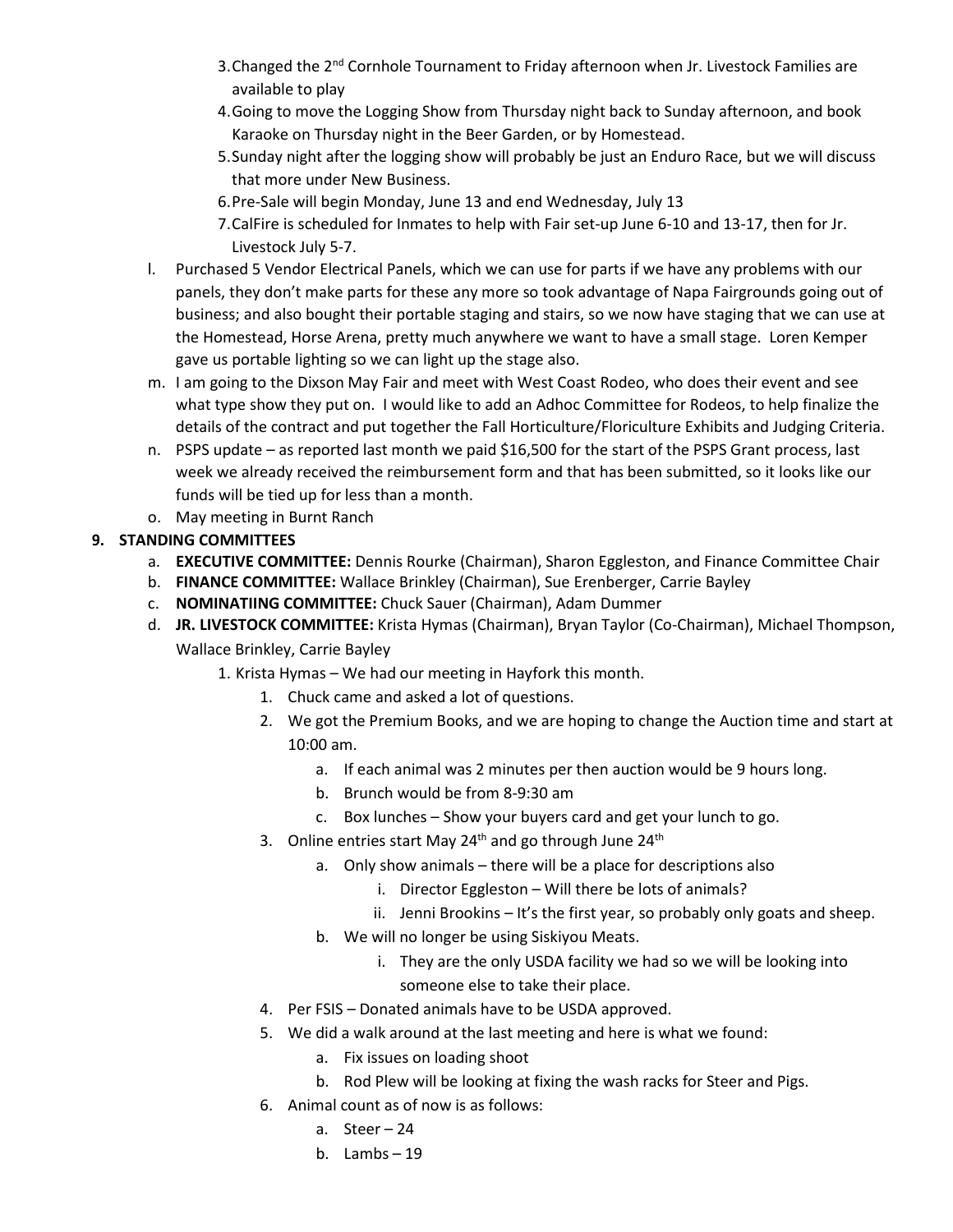- c. Goats 24
- d. Swine 150
- e. Turkeys 44
- f. Poultry 8
- g. Rabbits  $-7$
- h. Total animals 276
- 7. We are having the Inmate crew come and help get things ready for the animals and sale. They will be here June  $13<sup>th</sup> - 17<sup>th</sup>$  and then back again to set up on June  $26<sup>th</sup>$
- 8. Panels need to go to Tehama and then they'll go to Shasta. We will be getting them back after June 26<sup>th</sup>. We can borrow the panels from Shasta District Fair again, however they would like them returned right after Fair.
- 9. We will be changing the back drop for photos this year, it will be the Fair Logo.
- 10. The Korson Colter Scholarship goes to:
	- a. Jesse Wolfe Hayfork, Swine
	- b. Brody Grippen Weaverville, Swine
- 11. We need approval for permanent fencing, under new business tonight.
- 12. May  $10^{th}$  is our next meeting at Lowden Park Cook Shack in Weaverville at 6:00 pm
- 13. June's meeting will be held in Hayfork.
- 14. Discussion as follows:
	- a. Director Keys I strongly encourage comments to FSIS, do what you can to make it the best.
	- b. Director Rourke Siskiyou Meats is on vacation for 10 days?
		- i. They will be gone the processing week for animals.
		- ii. Is there an option to hold onto the animals until Siskiyou Meats gets back from vacation?
		- iii. Krista will ask if this is a possibility.
	- c. Director Rourke Are the wash racks on septic or sewer? We need to know which one; to tell if there is a leach in them?

# **10. AD HOC COMMITTEES**

- a. **POLICY COMMITTEE:** Sharon Eggleston (Chairman), Adrien Keys
- b. **GRANTS & FUNDRAISING COMMITTEE:** Director Eggleston (Chairman), Carrie Bayley, Christina Wine, Tina Felch
	- **a.** Working on getting Solar grants.
- c. **PREMIUM BOOK COMMITTEE:** Director Michael Thompson (Chairman), Carrie Bayley, Christina Wine, Tina Felch, Jennilea Brookins, Christina Merritt
- d. **VOLUNTEER COMMITTEE:** Donny Case (Chairman), Adrien Keys, Tina Felch
- e. **WELL COMMITTEE:** Donny Case (Chairman), Adrien Keys, Chuck Sauer, Carrie Bayley
	- a. Go ahead and get the water in tanks.
	- b. Bayley Lumber has tanks for good price
	- c. We need to leave at least 8ft so Jim White can get in there.
- f. **MOU COMMITTEE:** Adrien Keys (Chairman), Chuck Sauer, Donny Case, Carrie Bayley
	- a. We got the document reproduced with new amount asked.

### **11. CORRESPONDENCE:**

- a. TCFA Association Sponsorship Levels
- b. MOU Contract 2022
- c. Credit Card Handling Policy
- d. Sponsorship & Donors Policy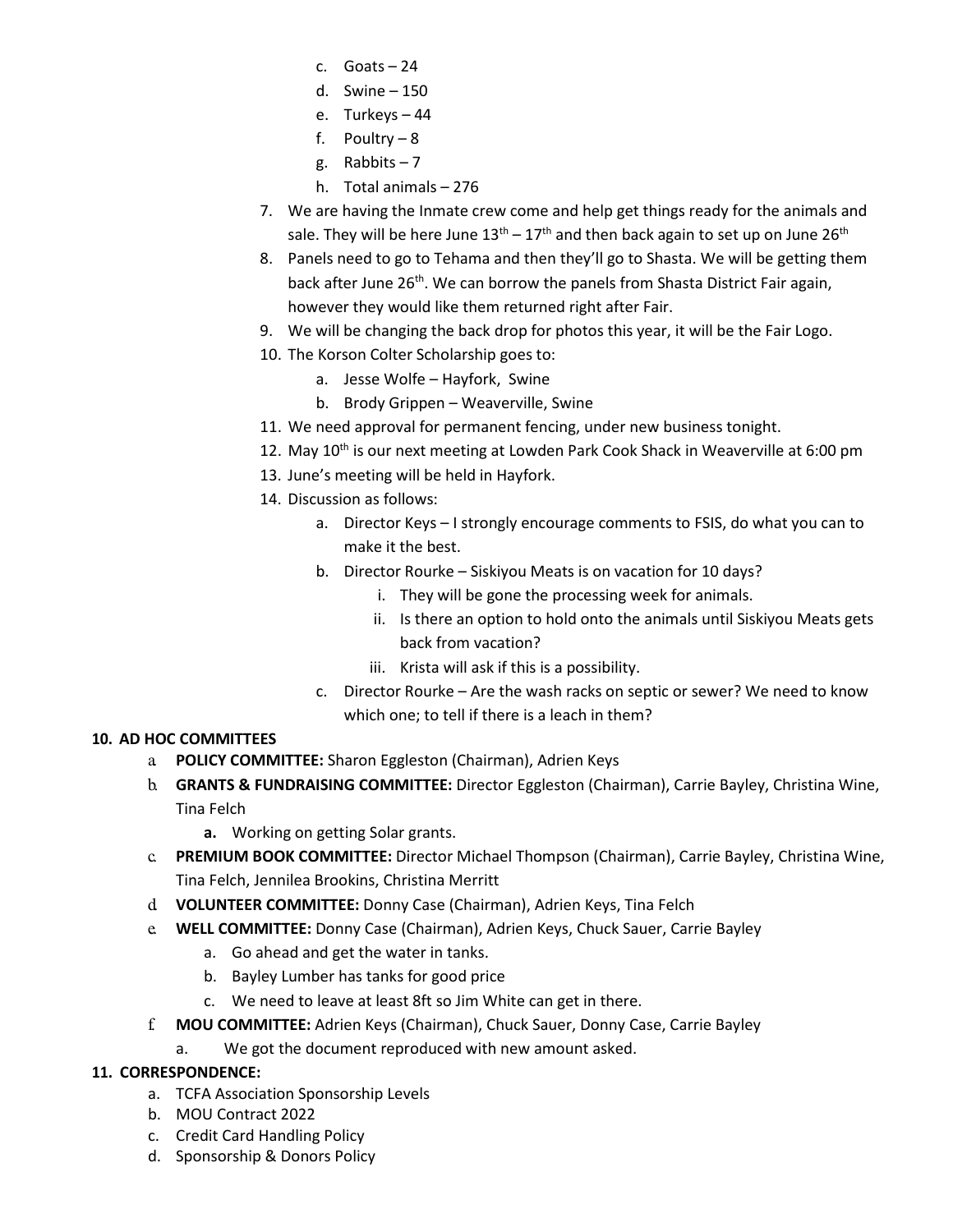- e. FSIS Guideline Food Donation
- f. Commercial Fence Quote
- g. Jr. Livestock Fencing Project
- h. Bigfoot BBQ Flyers (1, 2, and 3)

### **12. NEW BUSINESS**

- a. Approve TCFA Leasing and Managing the Hayfork Incubator Building from Trinity County for \$1/year 1. Director Dummer moves to table until next meeting; Director Keys seconds the motion; Motion carries unanimously.
- b. Approve Revised TCFA Sponsorship Levels for Businesses, Organizations, and Individuals
	- 1.Director Dummer moves to approve; Director Eggleston seconds the motion; Motion carries unanimously
		- 1. CEO Bayley A couple changes; Full Page Ad There is a deadline for that; No VIP Parking; No Plaques, we are doing banners instead.
- c. Approve 1<sup>st</sup> Draft of MOU between Trinity County Fair Association and Trinity County to manage the Trinity County Fairgrounds, as stated in the MOU
	- 1.Director Case moves to table until next meeting; Director Thompson seconds; Motion carries unanimously
- d. Approve Credit Card Handling Policy
	- 1.Director Keys moves to approve; Director Case seconds the motion; Motion carries unanimously
- e. Approve the Sponsorship & Donors Policy
	- 1.Director Thompson moves to approve; Director Eggleston seconds the motion; Motion carries unanimously
		- 1. CEO Bayley We should have had this in place last year; We will not be invoicing anymore; they will now be a Request for Payment.
- f. Approve JLC Recommendation to purchase commercial fencing as per attached diagram at an approximate cost of \$2,500 - \$2,700.
	- 1.Director Dummer moves to approve; Director Thompson seconds the motion; Motion carries unanimously
- g. Approve JLC Recommendation to move start time of Jr Livestock Auction to 10:00am, 8:30am Sign-ups in Dining Hall with morning coffee/snacks and afternoon lunch by Show Ring.
	- 1.Director Thompson moves to approve; Director Case seconds the motion; Motion carries unanimously.
- h. Approve request for FY21/22 State Allocation Money
	- 1.Director Thompson moves to approve; Director Keys seconds the motion; Motion carries unanimously
- i. Approve creating a Standing Committee under the TCFA to temporarily take over operating Races at the Fairgrounds from the Mountain Valley Raceway
	- 1.Director moves to approve and revisit the topic in a year; Director Thompson seconds the motion; Motion carries unanimously
		- 1. Donny Case (Chairman), Wendy Smith, Marilyn Overturf, Carrie Bayley, Tina Felch
- j. Approve 2022 Trinity County Grand Marshall (closed session vote)
	- 1. Director Dummer moves to approve Billie Miller as 2022 Trinity County Grand Marshall; Director Case seconds the motion; Motion carries unanimously
- k. INFORMATIONAL ONLY CONTRACTS AND AGREEMENTS

| <b>EVENT AGREEMENTS</b>                          | <b>STANDARD AGREEMENTS</b>             |
|--------------------------------------------------|----------------------------------------|
| RA22-04e Celebration of Life                     | SA22-07 Hayfork Cleaning (Revised)     |
| RA22-05e USDA California Farm Agency & Rural     |                                        |
| Development                                      | <b>STORAGE AGREEMENTS</b>              |
| RA22-06e Trinity Together CountyWide Career Fair | SA22-26s Sebastian Mofor (Water Truck) |
| RA22-07e 4-H Small Animal Field Day              |                                        |
| RA22-08e Meeting with Liam Gogan                 | <b>BIGFOOT BBQ COMMERCIAL</b>          |